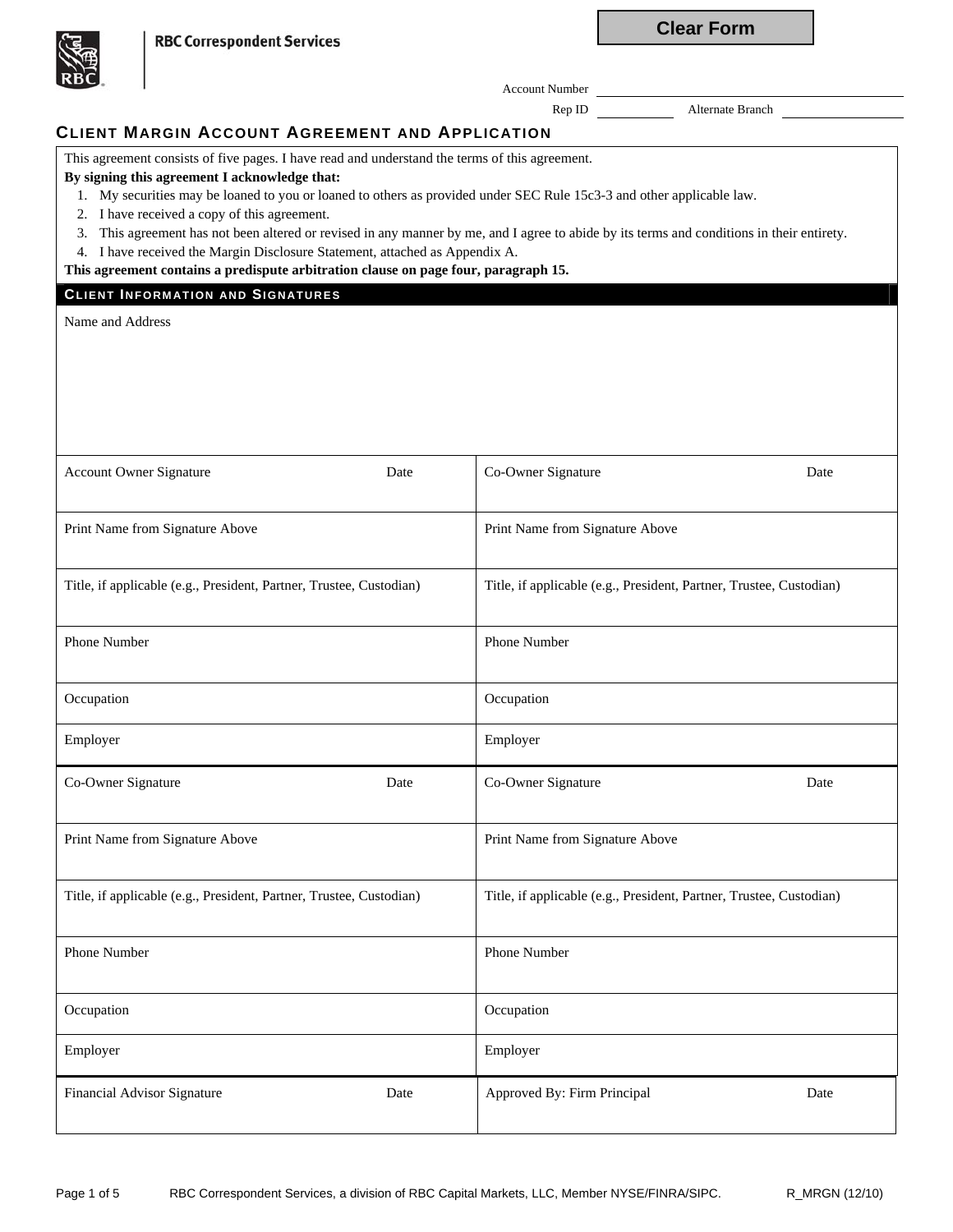**RBC Correspondent Services** 



Account Number

Rep ID Alternate Branch

## **CLIENT MARGIN ACCOUNT AGREEMENT AND APPLICATION**

#### **ACCOUNT AGREEMENT**

In consideration of your continuing or now and hereafter opening an account or accounts for the purchase and sale of securities and commodities for me, or in my name, I agree that all transactions with respect to any such account shall be subject to the following terms:

- **1. STATUS OF RBC CORRESPONDENT SERVICES, A DIVISION OF RBC CAPITAL MARKETS, LLC ("RBC CM"), MEMBER NYSE/FINRA/SIPC, AS BROKER.** In purchasing or selling securities and commodities for me you shall act as my agent unless you notify me in writing prior to the settlement date or make the necessary disclosure on the confirmation that you are acting as a dealer for your own account or as an agent for some other party.
- **2. STATUS OF RBC CM AS A SELF-CLEARING FIRM.** I understand that RBC CM is a self-clearing broker dealer and as such carries my account and clears and settles all trades in my account. As used in this agreement, the terms "you", "your" and other terms having a similar meaning shall be deemed to refer to RBC CM, except as such terms are used in the Margin Disclosure Statement on page five. As used in this agreement, the terms "Client", "I", "me", and other terms having a similar meaning shall be deemed to refer to the client.
- **3. APPLICABLE RULES AND STATUTES.** All transactions made for me under this agreement shall be subject, where applicable, to the provisions of the Securities Exchange Act of 1934 and the Commodity Exchange Act, to all rules and regulations of the Securities and Exchange Commission, the Board of Governors of the Federal Reserve System and the Commodity Futures Trading Commission. They also shall be subject to the rules and regulations, customs and usages of the exchange or market where my orders are executed, as the same may be amended or supplemented from time to time.
- **DESIGNATION OF ORDERS/SHORT SALES.** Every order I give you for the sale or purchase of securities or commodities contemplates an actual sale or purchase. I will deliver to you securities or commodities to cover all my sale orders and will receive and pay for on your demand all securities and commodities covered by my purchase orders. If I fail to deliver to you any securities or commodities which you have sold pursuant to my order, you are authorized to borrow the securities or commodities necessary to make delivery thereof, and in the event of your inability to borrow or otherwise obtain the commodities or securities, I shall be responsible for any loss you may sustain thereby. You shall have a reasonable time to deliver to me any securities or commodities which you have purchased for my account and for which I have paid in full. I understand that in the case of a short sale (delivery of borrowed shares), the short transaction may at any time be terminated by purchasing back the shares if the borrowed shares are recalled by the lender or otherwise become unavailable. Furthermore, I understand that you will not be responsible for any losses sustained by me as a result of short sale strategies that were terminated due to unavailable shares.
- **5. GRANT OF SECURITY INTEREST AND AUTHORITY TO PLEDGE.** All monies, securities, commodities and other property of mine which you may at any time be holding or carrying for me (whether individually or jointly with others) shall be subject to a security interest in your favor as security for all of my obligations to you. At any time or from time to time at your discretion, without notice to me, you may apply or transfer any and all monies, securities, commodities and other property of mine out of and into any of my accounts with you (other than from regulated commodity accounts). You may pledge, repledge, hypothecate and rehypothecate any and all of my securities, commodities or other property which you may be holding or carrying for me (whether individually or jointly with others), to secure an amount equal to the amount due from me to you or a greater or lesser amount. You may do this without having in your possession or subject to your control other securities or commodities of the same kind and amount. You may also do this with my securities or commodities alone, or with my securities and commodities and those held by you for other clients, in which case my securities or commodities may be commingled with those held for other clients. You shall not be required to deliver to me the securities or commodities deposited or received but shall be required to deliver to me only securities and commodities of the same kind and amount.
- **6. MARGIN INTEREST RATE INFORMATION AND CREDIT DISCLOSURE.** I will pay interest on all credit extended to me or maintained for me by you for the purpose of purchasing, carrying or trading in securities or commodities or otherwise, computed on the basis of a 360 day year at an annual rate which will vary depending upon the size of my debit balance at the time the interest computation is made in accordance with your margin interest schedule, receipt of which is acknowledged. In any case, the annual rate of interest will be at least  $\frac{1}{2}$ of 1% above the Base Lending Rate, provided that in no event will the interest charge exceed that allowed by the substantive law of the State of Minnesota. I will also pay interest on the proceeds of sales paid to me prior to settlement date and interest on proceeds paid for securities which were not in good delivery. I will pay other charges as you may make to cover your facilities and extra services.

All amounts advanced and other balances due, together with interest and commissions, shall be due and payable on demand. I will at all times maintain such margins as you may require from time to time. You will not be liable to pay me interest on any credit balances owed me by you but all free credit balances in my accounts with you (except short accounts) shall be used to offset debit balances on which interest accrues.

The rate of interest charged to my account is equal to the Base Lending Rate plus a sliding scale of percentages according to the size of your debit balance. The Base Lending Rate is internally determined using Broker Call, Prime Rate as determined by commercial banks utilized by RBC CM, Fed Funds, RBC CM's cost of funds, and other commercially recognized rates of interest. These rates vary according to market conditions and RBC CM reserves the right to determine which rates, or combination of rates, will apply. The rates of interest charged to my margin account will be determined in accordance with the following schedule:

| <b>Average Margin Debit Balance</b> | Percentage Over Base Lending Rate* |
|-------------------------------------|------------------------------------|
| \$0 to \$24,999                     | 2.75%                              |
| \$25,000 to \$49,999                | 2.25%                              |
| \$50,000 to \$74,999                | 1.75%                              |
| \$75,000 to \$99,999                | 1.375%                             |
| \$100,000 to \$249,999              | 1.125%                             |
| \$250,000 and over                  | 1.00%                              |
|                                     |                                    |

\*Please contact your Financial Advisor for the current Base Lending Rate.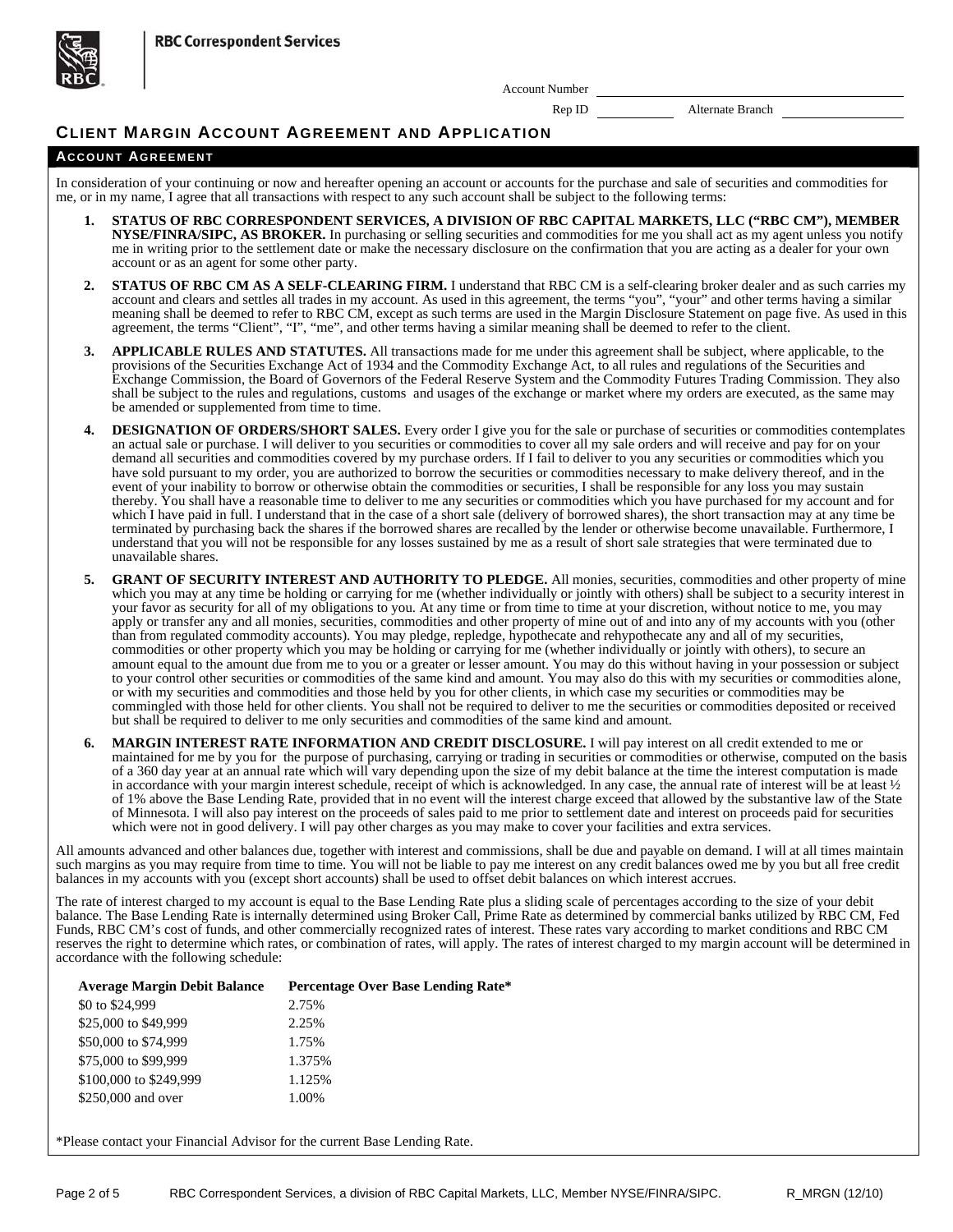



Account Number

Rep ID Alternate Branch

## **CLIENT MARGIN ACCOUNT AGREEMENT AND APPLICATION**

### **ACCOUNT AGREEMENT CONTINUED**

RBC CM reserves the right, under certain circumstances, to charge my account with an interest rate higher than the above rates. In making this determination, factors such as account activity or purpose of borrowing will be considered.

The rate of interest will change without prior notice in accordance with changes in the Base Lending Rate. If my interest is to be increased for any other reason, I will be provided with at least 30 days written notice prior to the effective date of such change.

Interest is charged monthly, based on the average daily debit balance. If a rate change occurs during an interest period, the accrued interest to the date of such change will be posted to my account immediately after the date of such change.

Each month in which there has been activity in my account, I will receive my regular monthly statement, which will include a Statement of Interest Charged. My regular monthly statement will cover a calendar month and will show each transaction as of the trade date. The Statement of Interest Charged will show the period during which interest was charged to my account (the interest period) and will calculate interest from the settlement date for each transaction. The interest period will begin prior to the beginning of the calendar month covered by my monthly statement. Accordingly, in order to check the calculation of interest charged to my account, it may be necessary to refer to both my prior and current month's statements. The monthly Statement of Interest Charged will show:

- (a) The current rate charged to me and any changes in the interest rate during the interest period.
- (b) The beginning and closing balances.
- (c) The daily net balance of all transactions. This figure is obtained by adding the daily closing settlement balances in all general accounts. The net balance in any given account will be determined by adding the open bal
- (d) Any free credit balance in my cash account which reduces the daily net debit balance.
- (e) Any marked-to-the-market adjustments. Short sale credits are offset by similar debits inasmuch as RBC CM must borrow the same security in order to deliver it to the buyer. Accordingly, the credit generated by any short purposes of computing interest until the short position is covered. If the shorted security appreciates in market price over the selling<br>price, interest will be charged on the appreciation of the value. If the shorted secu drop in value. This practice of adjusting the credit balance to correspond to the market value of the securities sold short is known as "marking-to the market".
- (f) The number of days my account had a balance.
- (g) The average daily debit balance on which interest is charged.
- (h) The amount of interest, based upon the following formula:

Average Daily Debit Balance x Rate x Number of Days Debit  $\div$  360 100 Balance Present

(i) Total interest charged for the period.

If there is a decline in the market value of the securities which are collateral for my indebtedness to you, it may be necessary for you to request additional margin. Ordinarily, the request for additional margin will be made when the equity in the account falls below 30% of the market value of all securities in the account. (The equity is the excess market value of the securities in the account over the debit balance.) However, in all instances you retain the right to require additional margin at any time you deem it advisable. These margin calls can be met by delivery of either additional securities or cash.

- **7. AUTHORITY TO SELL, LIQUIDATE OR CANCEL.** You shall have the right to require additional collateral or to liquidate any securities or any other property whenever in your sole discretion you consider it necessary for your protection including, but not limited to, the following:
	- The margin in my account does not meet your requirements.
	- A petition in bankruptcy or for the appointment of a receiver has been filed by or against me.
	- In the event of my death.

In the event of any of the above occurrences, you are authorized to:

- Close out any margin accounts.
- Buy any and all securities and commodities which may be short in such accounts.
- Close any or all outstanding contracts.
- Reduce or satisfy any indebtedness of mine to you by selling, at public or private sale, any or all of my securities, commodities or other property which may be in your possession or under your control.

All of the above may be done without advertising the same and without prior tender or notice to or demand upon me. Notwithstanding the previous sentence, if any of the securities or other property subject to this agreement are not of a type customarily sold in a recognized market and advance notice to me of the liquidation of such securities or other property is required by law, I agree that notice mailed to me at my most recent address contained in your records ten days before you take any such action is adequate notice. Sales or purchases may be made at your discretion on any exchange or other market where such business is usually transacted or at public auction or private sale, and you may be the purchaser for your own account. No specific tender, demand or notice, nor any failure on your part to exercise such right to reduce or satisfy any such indebtedness, shall invalidate the waiver of tender, demand and notice herein contained. After deducting all costs and expenses of such sales and purchases, including commissions and applicable charges, you shall apply the net proceeds to the payment of my obligations to you and I shall remain liable for any deficiency remaining in such accounts. I also agree to pay all reasonable costs of collection including, but not limited to, attorney's fees which you may incur.

**8. DISCLOSURES REGARDING LIQUIDATIONS.** I clearly understand that notwithstanding a general policy of giving me notice of margin deficiency, you are not obligated to do so. There may be circumstances which will necessitate the liquidation of securities and/or other property in my account without notice to me to ensure that minimum maintenance requirements are satisfied.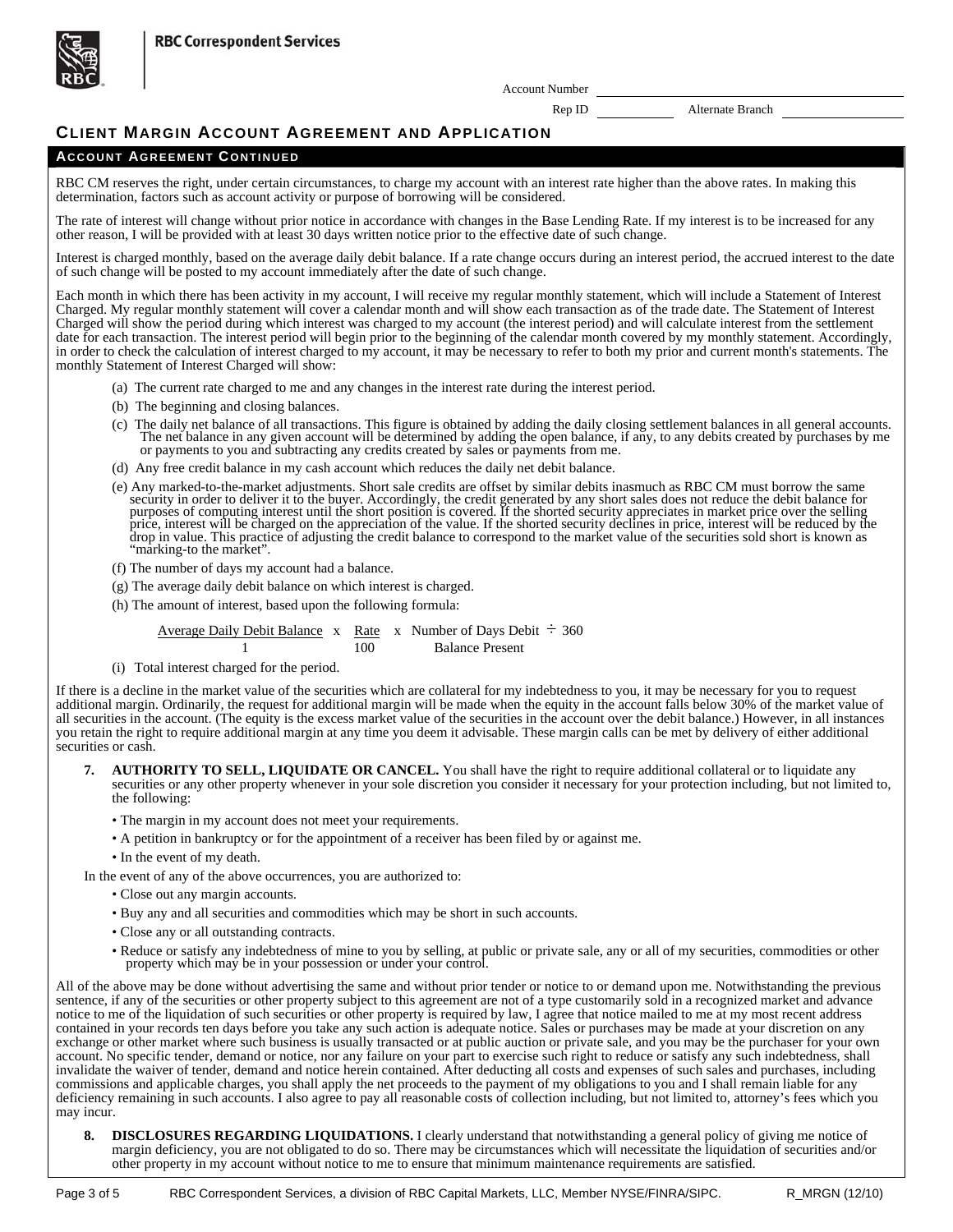**RBC Correspondent Services** 



Account Number

Rep ID Alternate Branch

## **CLIENT MARGIN ACCOUNT AGREEMENT AND APPLICATION**

#### **ACCOUNT AGREEMENT CONTINUED**

- **9. DISCLOSURES REGARDING PROXY VOTING RIGHTS AND PAYMENTS IN LIEU OF DIVIDENDS.** I clearly understand that if I have a debit balance in my margin account, RBC CM has the right to hypothecate (pledge as collateral to another organization) or lend shares in my account to third parties. When shares are lent, the right to vote the shares and receive dividends goes with them. If a corporate vote takes place while the shares are on loan, I may be unable to vote them. If the shares are on loan on the ex-dividend date, I may receive payments instead of dividends that must be reported as ordinary income that may cause me to lose the benefit of any preferential tax rate on qualified dividends. **10. MARGIN DISCLOSURE STATEMENT.** An important Margin Disclosure Statement is attached to this Agreement at Appendix A. While the Margin Disclosure Statement does not amend or supersede the terms of the margin agreement, it does provide additional facts about purchasing securities on margin, and describes the risks involved with trading securities in a margin account. Before trading stocks in a margin account, I understand that I should carefully review the margin agreement and the attached Margin Disclosure Statement. **11. CONFIRMATIONS AND STATEMENTS.** I agree to notify you immediately upon receipt of my confirmation and/or monthly statement of any errors or misunderstandings with respect to my account. Unless I immediately object, verbally and in writing, confirmations of transactions and statements for my account shall be binding to me. **12. COMMUNICATIONS.** Notices and communications may be sent to me at my address given above or at such other address as I may hereafter give you in writing, and all communications so sent, whether by mail, telegraph, messenger or otherwise, shall be deemed given to me personally whether actually received or not. 13. **REPRESENTATIONS BY CLIENT.** By signing above, I hereby represent that I am of legal age, and that I am not an employee of any exchange, or of any corporation of which any exchange owns a majority of the capital stock, or of a member of any exchange, or of a member firm or member corporation registered on any exchange, or of a bank, trust company, insurance company or of any corporation, firm or individual engaged in the business of dealing, either as a broker or as principal, in securities, bills of exchange, acceptances or other forms of commercial paper, and that I will promptly notify you in writing if I am now or will become so employed. I also represent that no other person has an interest in my account or accounts with you. **14. CLIENT'S OBLIGATION.** In the interest of better customer service and for our mutual protection, I agree to immediately report any trades or transactions that were executed without my authorization; any transactions which are not properly reflected on my confirmation or monthly statement; or any other activities or omissions by you or your agents or employees that I believe to be improper. Such communication will be directed to the Resident Manager of the office where my account is maintained. **15. AGREEMENT TO ARBITRATE CONTROVERSIES. This agreement contains a predispute arbitration clause. By signing an arbitration agreement the parties agree as follows: 1) All parties to this agreement are giving up the right to sue each other in court, including the right to a trial by jury, except as provided by the rules of the arbitration forum in which a claim is filed. 2) Arbitration awards are generally final and binding; a party's ability to have a court reverse or modify an arbitration award is very limited. 3) The ability of the parties to obtain documents, witness statements and other discovery is generally more limited in arbitration than in court proceedings. 4) The arbitrators do not have to explain the reason(s) for their award. 5) The panel of arbitrators will typically include a minority of arbitrators who were or are affiliated with the securities industry. 6) The rules of some arbitration forums may impose time limits for bringing a claim in arbitration in some cases, a claim that is ineligible for arbitration may be brought in court. 7) The rules of the arbitration forum in which the claim is filed, and any amendments thereto, shall be incorporated into this agreement. The Client agrees that any controversy arising out of or relating directly or indirectly to this Agreement, or any investment by the Client hereunder, or with respect to transactions of any kind executed by or with RBC CM or the introducing broker, their officers, directors, agents, employees, or affiliates, or with respect to this Agreement or any other agreements entered in to with RBC CM or the introducing broker relating to the Accounts with RBC CM or the breach thereof, shall be settled by arbitration pursuant to the Federal Arbitration Act and in accordance with the rules, then in effect, of the Financial Industry Regulatory Authority ("FINRA"). Notice preliminary to, in conjunction with or incident to arbitration, may be sent to the Client by mail and personal service is hereby waived. Judgment upon any award rendered by the arbitrators may be entered in any court having jurisdiction thereof. No person shall bring a putative or certified class action to arbitration, nor seek to enforce any pre-dispute arbitration against any person who has initiated in court a putative class action; or who is a member of a putative class who has not opted out of the class with respect to any claims encompassed by the putative class action until: (i) the request for class certification is denied; (ii) the class is decertified; or (iii) the Client is excluded from the class by the court. Such forbearance to enforce an agreement to arbitrate shall not constitute a waiver of any**
- **rights under this Agreement except to the extent stated herein.** 
	- **16. AMENDMENTS/SEVERABILITY.** No provision of this agreement may be waived or amended except in writing and signed by an authorized officer of RBC CM. I agree that you may amend this agreement upon written notice to me. This agreement shall be continuous and shall survive any temporary or intermittent closing out or reopening of any account with you and shall transfer to and be binding upon your successors and assigns and my administrators, executors and assigns. If any provision or condition of this agreement is held to be invalid or unenforceable by any court, or regulatory or self-regulatory agency or body, such invalidity or unenforceability shall attach only to such provision or condition. The validity of the remaining provisions or conditions shall not be affected thereby and this agreement shall be carried out as if any such invalid or unenforceable provision or condition were not contained herein.
	- **17. RECORDING OF TELEPHONE CONVERSATIONS.** For our mutual protection and to avoid misunderstandings, I understand that you and or agents may from time to time record our telephone conversations by electronic recording equipment.
	- **18. GOVERNING LAW.** Except as otherwise provided in paragraph 13, this agreement and its enforcement will be governed by the laws of the State of Minnesota exclusive of that state's conflicts of choice-of-law provisions.
	- **19. HEADINGS ARE DESCRIPTIVE.** The heading of each provision hereof is for descriptive purposes only and shall not be deemed to modify or qualify any of the rights or obligations set forth in each such provision.